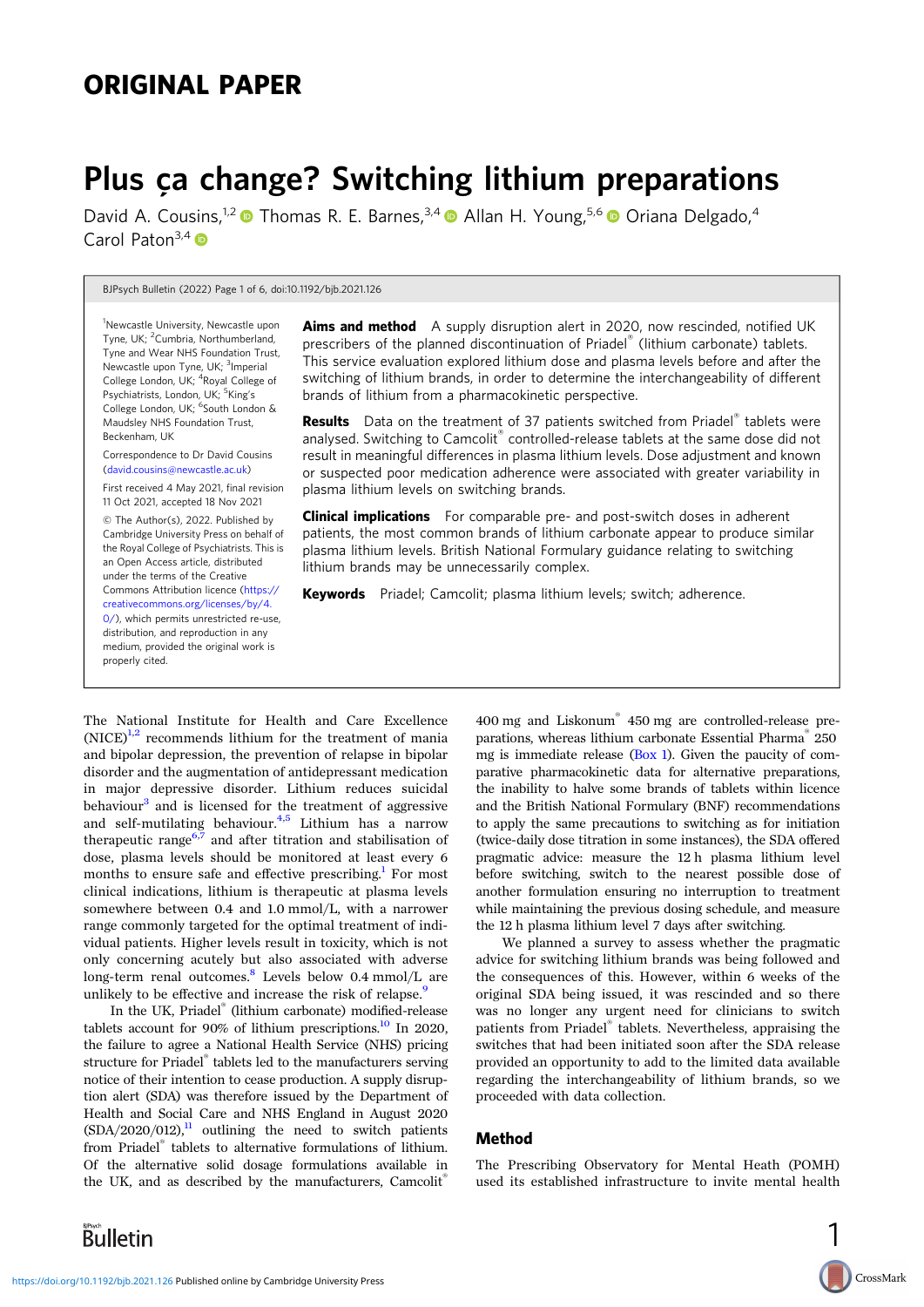<span id="page-1-0"></span>

| <b>Box 1.</b> Definitions of formulations.                    |  |  |  |  |  |
|---------------------------------------------------------------|--|--|--|--|--|
| Immediate release                                             |  |  |  |  |  |
| Formulated to dissolve without delaying or prolonging dissol- |  |  |  |  |  |
| ution or absorption                                           |  |  |  |  |  |
| Modified release                                              |  |  |  |  |  |
| Formulated to delay or extend or alter the site of release of |  |  |  |  |  |
| medication                                                    |  |  |  |  |  |
| Controlled release                                            |  |  |  |  |  |
| Formulated to release medication in a controlled manner over  |  |  |  |  |  |
| an extended period of time                                    |  |  |  |  |  |

services to submit data relating to their early experiences of switching lithium formulations. It further clarified that the exercise was a stand-alone service evaluation rather than part of a POMH quality improvement programme. Ethical approval is not required for such initiatives. $^{12}$ 

A bespoke data collection form was developed in collaboration with POMH to facilitate the systematic collection of the relevant information and this was distributed to all POMH member mental health services, along with an explanation of the rationale for the collection of these data. The patient information collected was age, gender, ethnicity and psychiatric diagnosis. Regarding medication, preswitch information was gathered on the dose of Priadel® tablets, the prescription regimen, the most recent plasma

| Table 1                                 | Demographic and diagnostic characteristics of the<br>patient sample |                            |                                                  |  |  |  |
|-----------------------------------------|---------------------------------------------------------------------|----------------------------|--------------------------------------------------|--|--|--|
| Demographic and<br>diagnostic variables |                                                                     | Total sample<br>$(n = 41)$ | Lithium level comparison<br>subsample $(n = 37)$ |  |  |  |
| Gender, n (%)                           |                                                                     |                            |                                                  |  |  |  |
| Male                                    |                                                                     | 16 (39)                    | 14 (39)                                          |  |  |  |
| Female                                  |                                                                     | 25(61)                     | 23 (61)                                          |  |  |  |
| Ethnicity, n (%)                        |                                                                     |                            |                                                  |  |  |  |
|                                         | White/White British                                                 | 38 (93)                    | 34 (92)                                          |  |  |  |
|                                         | Black/Black British                                                 | 3(7)                       | 3(8)                                             |  |  |  |
| Age band, years: n (%)                  |                                                                     |                            |                                                  |  |  |  |
| $19 - 25$                               |                                                                     | 2(5)                       | 1(3)                                             |  |  |  |
| $26 - 35$                               |                                                                     | 10 (24)                    | 9(24)                                            |  |  |  |
| $36 - 45$                               |                                                                     | 5(12)                      | 5(14)                                            |  |  |  |
| $46 - 55$                               |                                                                     | 6(15)                      | 6(16)                                            |  |  |  |
| $56 - 65$                               |                                                                     | 8(20)                      | 7(19)                                            |  |  |  |
| >65                                     |                                                                     | 10(24)                     | 9(24)                                            |  |  |  |
| Median age, n (%)                       |                                                                     | 53                         | 53                                               |  |  |  |
|                                         | Age range, years: n (%)                                             | 24-84                      | 24-84                                            |  |  |  |
| Psychiatric diagnosis, n (%)            |                                                                     |                            |                                                  |  |  |  |
|                                         | Bipolar disorder                                                    | 22 (54)                    | 19 (51)                                          |  |  |  |
|                                         | Unipolar depression                                                 | 9(22)                      | 8(22)                                            |  |  |  |
| schizoaffective                         | Schizophrenia/                                                      | 9(22)                      | 9(24)                                            |  |  |  |
| Other                                   |                                                                     | 1(2)                       | 1(3)                                             |  |  |  |

lithium level and any known or suspected issues with medication adherence. Post-switch, the data collected were the brand of lithium prescribed, the daily dose and regimen, and the plasma lithium level.

Each mental health service was invited to share the data collection tool with their chief pharmacist and to complete the form, using information from the clinical records, for each eligible patient, namely any patient who had been switched, as part of their routine clinical care, from Priadel® tablets to alternative formulations of lithium because of its planned discontinuation. All patients who had undergone such a switch were eligible. The practicalities of patient identification and data collection were left to the discretion of the individual participating services. The data were submitted online using Formic software $13$  – the data submitted were pseudonymous within each mental health service and anonymous for the analysis within POMH.

The data collection period was originally planned for five weeks, from October to November 2020, but with the expectation that fewer cases were likely to be switched following the rescinding of the SDA, this was extended for a further month.

A descriptive statistical analysis was conducted using SPSS v26.<sup>[14](#page-5-0)</sup> Results are expressed as means and standard deviations unless otherwise specified.

# Results

Fifteen POMH member trusts submitted data for 41 eligible patients. The demographic and diagnostic characteristics of this patient sample are presented in Table 1. The brands of lithium to which these patients had been switched are listed in Table 2. The data on 37 patients were considered suitable for further descriptive analysis and the results presented henceforth relate to this subgroup. The reasons for excluding four patients were as follows: two patients had partial missing data (post-switch plasma lithium level), one had been switched from Priadel® liquid and one had been switched to lithium liquid. Liquid formulations contain lithium citrate and the differences in bioavailability and absorption rate characteristics complicate comparisons with lithium carbonate formulations.

| <b>Table 2</b> Brands of lithium to which patients were switched |                               |                                                     |  |  |  |
|------------------------------------------------------------------|-------------------------------|-----------------------------------------------------|--|--|--|
|                                                                  | n (%)                         |                                                     |  |  |  |
| Lithium brand following<br>switch                                | Total<br>sample<br>$(n = 41)$ | Lithium level<br>comparison subsample<br>$(n = 37)$ |  |  |  |
| Single                                                           |                               |                                                     |  |  |  |
| Camcolit <sup>®</sup> 400 mg                                     | 30 (73)                       | 27 (73)                                             |  |  |  |
| Essential Pharma <sup>®</sup> 250                                | 5(12)                         | 5(14)                                               |  |  |  |
| mg                                                               |                               |                                                     |  |  |  |
| Liskonum <sup>®</sup> 450 mg                                     | 2(5)                          | 2(5)                                                |  |  |  |
| Lithium citrate liquid                                           | 1(2)                          |                                                     |  |  |  |
| Combination                                                      |                               |                                                     |  |  |  |
| Camcolit® 400 mg and<br>Essential Pharma <sup>®</sup> 250 mg     | 3(7)                          | 3(8)                                                |  |  |  |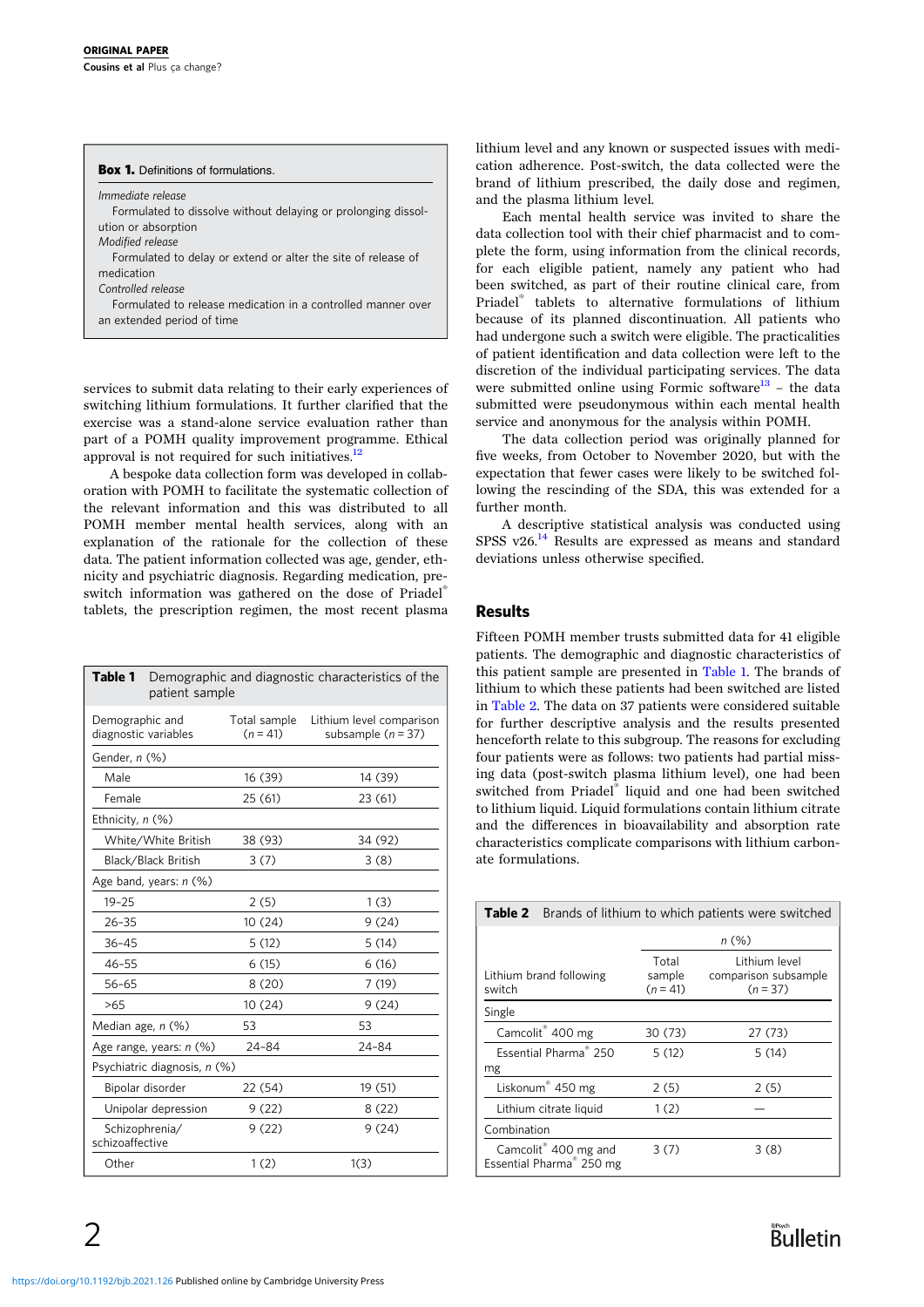# Priadel® tablet dosage and plasma levels prior to switching

The median daily dose of Priadel® tablets was 600 mg (range 200–1300 mg). The mean plasma lithium level prior to switching was  $0.60 \text{ mmol/L}$  (s.d. = 0.22; range 0.10–1.10) mmol/L), and five patients had levels outside the accepted therapeutic range of 0.4–1.0 mmol/L. Nine patients (24%) had known or suspected issues with adherence to their medication regimens.

# Lithium brands and dosage to which patients were switched

Of the 37 patients, 27 (73%) had been switched from Priadel® to Camcolit® 400 mg tablets and a directly comparable dose in milligrams was achieved in 23 cases. Five patients had been switched to lithium carbonate Essential Pharma® 250 mg tablets, with four undergoing a dose change and one remaining on the same dose. Two patients had been switched to Liskonum® tablets, one from 600 mg Priadel® to 675 mg Liskonium<sup>®</sup> and the other from 400 mg Priadel<sup>®</sup> to 900 mg of Liskonium® tablets (in divided doses). Three patients had been switched to a combination of Camcolit® 400 mg and lithium carbonate Essential Pharma® 250 mg tablets, with two undergoing a small change in dose.

Of the nine patients who had been switched from a Priadel® dose of 600 mg, three were prescribed 600 mg of Camcolit® , which presumably involved the halving of 400 mg tablets. In three other patients, the dose was reduced to 500 mg (using lithium carbonate Essential Pharma® 250 mg tablets). In the other three, the dose was increased: in one patient to 675 mg (using Liskonum® tablets), in another to 800 mg (using Camcolit® 400 mg tablets) and in a third patient to 650 mg by combining brands (Camcolit<sup>®</sup> 400 mg and lithium carbonate Essential Pharma® 250 mg tablets).

Eleven patients (30%) had been switched from a dose of Priadel® tablets that could not be achieved using either an alternative single brand within licence or a combination of brands (600 mg,  $n = 9$ ; 300 mg,  $n = 1$ ; 200 mg,  $n = 1$ ). For 8 of these 11 patients, the dose was changed on switching; 2 of these 8 patients had pre-switch plasma lithium levels outside the 0.4–1.0 mmol/L range.

# Plasma lithium levels after switching

The post-switch plasma lithium level had been checked within 1 week of switching in 13 (35%) patients, and within 3 weeks in 33 (95%) patients. The pre- and post-switch plasma lithium levels for the 37 patients are shown in [Fig. 1\(a\)](#page-3-0), in four subgroups. Subgroup 1 ( $n = 19$ ) included patients for whom there were no apparent adherence issues and no dosage change on switching. The patients in subgroup 2 ( $n = 9$ ) also had no adherence issues but there had been a change in dosage on switching. Subgroup 3  $(n = 6)$ included those patients with a known or suspected adherence issue but no change in dose on switching and the patients in subgroup 4  $(n=3)$  had known or suspected adherence issues and a change in dose.

Those patients with known or suspected adherence issues and/or a dosage change (subgroups 2, 3 and 4) appeared to have greater variation in plasma lithium levels both before and after switching, compared with the patients in subgroup 1, who had neither adherence issues nor dosage change. A similar pattern was observed in the 27 patients who were switched from Priadel<sup>®</sup> to Camcolit<sup>®</sup> 400 mg tablets, proportionately fewer of whom underwent a dose change ([Fig. 1\(b\)](#page-3-0)).

# **Discussion**

In this case series, the majority of switches from Priadel® tablets were to Camcolit® 400 mg tablets and this rarely led to unexpectedly high or low post-switch plasma lithium levels. However, known or suspected issues with medication adherence were present in a quarter of cases and as might be expected, pre- and post-switch plasma lithium levels appeared to vary more in these patients than in those with no known adherence issues.

Single daily dosing was maintained on switching from Priadel® tablets to another brand of lithium for all but one patient. In around a third of patients, the switch involved a dosage change but, in these instances, only a minority had pre-switch plasma lithium levels outside the therapeutic range. The decision to change dosage may reflect that some clinicians preferred to use an alternative brand of lithium using whole tablets rather than breaking Camcolit® 400 mg tablets in half to achieve an equivalent dose. This may be because halving the tablets would constitute unlicensed use and/or be an inconvenient or impractical task for some patients.

# What is known about the pharmacokinetics of different solid dosage formulations of lithium carbonate?

Besides Priadel® tablets, there are three solid dosage formulations of lithium carbonate currently available in the UK: Camcolit® 400 mg tablets and Liskonium® 450 mg tablets, both of which are controlled-release preparations, and lithium carbonate Essential Pharma® 250 mg tablets, which are immediate release. There are very few published studies that compare the pharmacokinetics of different formulations of lithium but those that do exist are very small and the varying methodologies used make it difficult to draw firm conclusions[.15](#page-5-0)–[18](#page-5-0) Nevertheless, these studies suggest that, using the same dose, Priadel®, Camcolit® and Liskonium® give broadly similar 12 h plasma lithium levels, whereas Phasal® (no longer available in the UK) does not.

# What does the BNF recommend when switching brands?

The BNF states that lithium preparations vary widely in bioavailability and that changing the preparation requires the same precautions as initiation of treatment. $4$  It also strongly discourages the generic prescribing of lithium and patients are advised that they should always check their prescription to ensure that they have received the correct brand.

Bulletin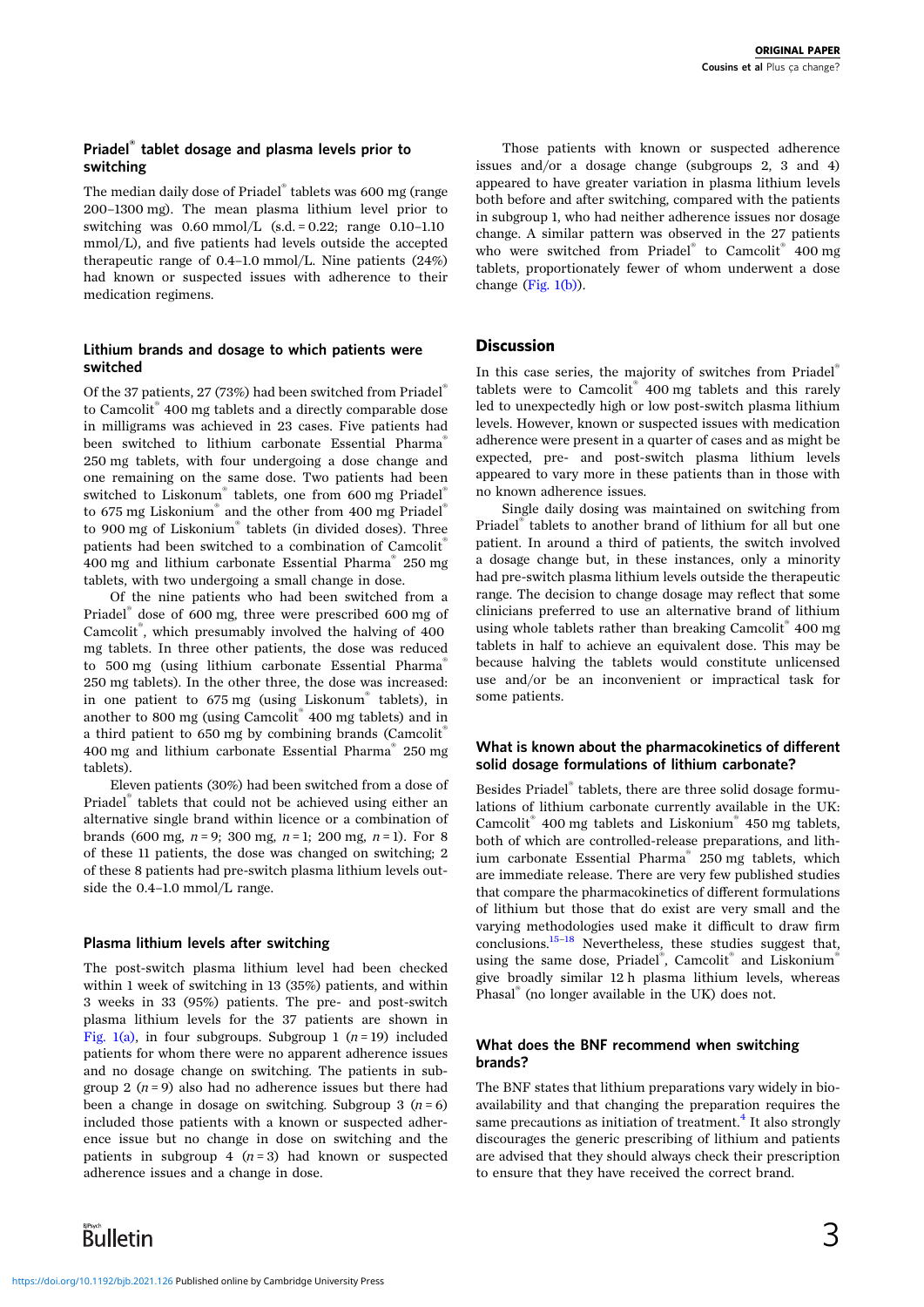<span id="page-3-0"></span>

Fig. 1 Individual pre- and post-switch plasma lithium levels by post hoc group allocation according to dose change and adherence issue status for (a) all patients ( $n = 37$ ) and (b) patients switched to Camcolit® tablets ( $n = 27$ ).

When starting treatment with solid dosage formulations other than Priadel® tablets, the BNF recommends that lithium should be administered in divided doses with the dose adjusted according to the 12 h plasma lithium level, followed by a switch to once-daily dosing when the plasma level is stable within the desired range.

#### When and why were these recommendations made?

Lithium carbonate as Camcolit<sup>®</sup> 250 mg tablets (immediate release) first appeared in the edition of the BNF that covered the years 1976 to 1978 and was the only lithium formulation listed. By the time the next edition was published in 1980, three controlled-release formulations (Camcolit<sup>®</sup> 400 mg, Priadel® and Phasal® ) were also listed along with the now familiar statement 'different preparations vary widely in bioavailability'. This statement was likely informed by the small

pharmacokinetic studies already mentioned, $15,17$  in which Phasal® was noted to give very different 12 h plasma levels to Camcolit® and Priadel® tablets, the findings from which were incorporated into the summary of product characteristics (SmPC). Phasal® is no longer available in the UK, but the relevant statements in SmPCs and the warning statement in the BNF remain unchanged, perhaps because of the lack of new data – to our knowledge, there have been no studies comparing the pharmacokinetics of different solid dose lithium formulations in the last 30 years.

# Concerns raised by the planned discontinuation of Priadel® tablets

The proposed discontinuation of Priadel® tablets and consequent need to switch a large numbers of patients in a relatively short period of time exposed two main areas of

4

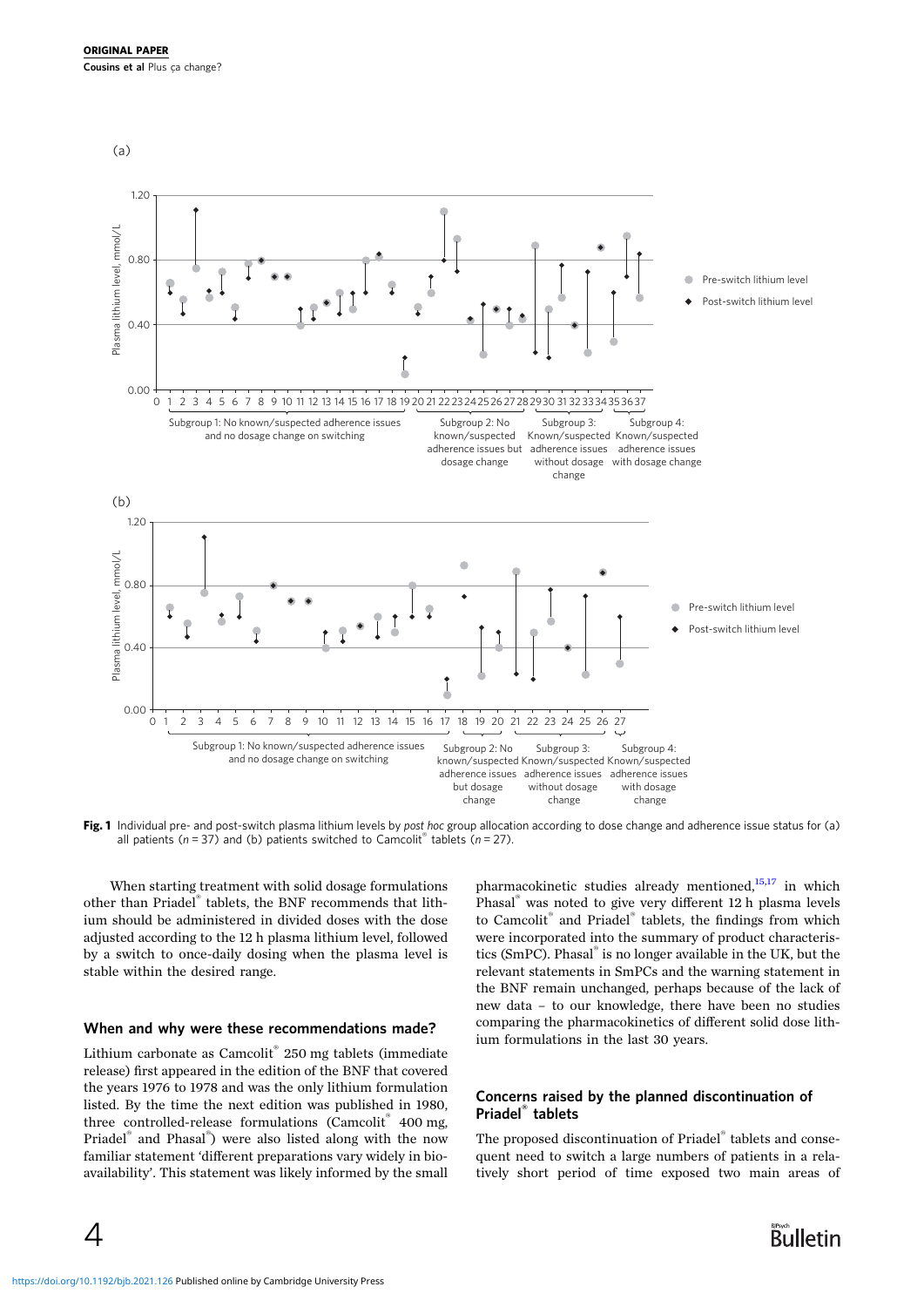uncertainty. First, whether Camcolit® 400 mg tablets should be halved for the purposes of achieving the desired dose and, second, whether the long-standing recommendations in the BNF, discussed above, should be strictly followed.

# Breaking Camcolit® 400 mg tablets in half

Priadel® tablets (200 and 400 mg) are licensed to be halved for the purpose of dose adjustment. Liskonum® likewise, but with a single formulation of 450 mg there are fewer dose increments available. Camcolit® 400 mg tablets are not licensed to be halved for the purpose of administering half the dose, but the tablets have a score line to allow division for ease of swallowing. The manufacturers of Camcolit<sup>®</sup> 400 mg tablets state that there is no supporting information available to demonstrate that by dividing the tablets along the score line, exactly half the dose is provided, but confirm that the active ingredient (lithium carbonate) is distributed evenly throughout the tablet core and the controlled-release mechanism is not affected by splitting the tablet (M Mason, personal communication, 2022). The same applies to lithium carbonate Essential Pharma® 250 mg, but these smaller tablets are more difficult to divide evenly, and this brand of lithium has a different, immediate-release formulation.

The SDA anticipated that certain common doses of Priadel® tablets, such as 600 mg daily, would present a challenge for comparable dose selection. Even in the small service evaluation presented here, five different switching strategies were observed in the nine patients taking this dose. Were this to be representative of more widespread practice, such complexity of switching could lead to numerous errors at the level of prescribers, dispensing pharmacies, and individual patients. Where patients do not find breaking tablets in half to be problematic, we suggest that the strategy of dividing Camcolit® 400 mg tablets should be employed if switching from Priadel® tablets is required in the future.

# Advice in the SDA relating to switching brands of lithium

As described above, the limited data available suggest that the controlled-release solid dose formulations of lithium carbonate that are currently available in the UK give very similar 12 h plasma lithium levels, $^{18}$  so the SDA recommended a simple switch to the same dose, maintaining once daily dosing. It was noted that the pharmacokinetics of Camcolit® 400 mg tablets were nearest to those of Priadel® and although the SDA stopped short of recommending that all patients were switched to this preparation, threequarters of our small sample were. The advice to maintain once daily dosing was followed in all but one case.

# Strengths and limitations

Although small, this service evaluation represents the largest case series to date, providing data on plasma lithium levels before and after the switching of solid dosage lithium carbonate brands. Data were collected as part of routine clinical care and the decisions to switch and submit data were made by clinicians. The sample might therefore not be representative of the wider patient population taking lithium. However,



the demographic and diagnostic characteristics of our sample are consistent with those of large audit samples of patients prescribed lithium, collected in the context of qual-ity improvement programmes conducted by POMH.<sup>[19](#page-5-0)</sup> In measuring plasma lithium levels, data that would have allowed the influence of variables such as the timing of blood samples, levels of hydration and changes in interacting medications to be explored were not collected. There was no objective measure of medication adherence pre- or post-switch.

#### Research and clinical implications

There is a need for formal systematic research to evaluate the interchangeability of solid dosage lithium carbonate brands, controlling for factors such as adherence, the timing of blood samples, levels of hydration and the influence of interacting medications, and to explore the influence of demographic and clinical characteristics such as gender, diagnosis and renal function on lithium pharmacokinetics.

The results of this service evaluation demonstrate that the pragmatic advice on switching from Priadel® to another lithium brand given in the SDA rarely led to unexpectedly high or low post-switch plasma lithium levels. Lithium levels remained within the recommended range in the majority of cases, including those where a dose approximation was required. Patients with known or suspected issues with adherence had significantly greater variability in plasma lithium levels on switching, and closer monitoring would be advisable in such cases if switching is required. Further, our findings prompt caution regarding anticipatory changes in dose when switching lithium formulations in patients with plasma lithium levels outside the recommended range and, rather, support swift review and adjustment of dose according to post-switch levels. If wholesale switching from Priadel® tablets in the UK were to be required in the future, consistent guidance supporting the halving of Camcolit® 400 mg tablets might reduce the need for unnecessary dose adjustments and brand mixing in some patients.

# About the authors

David A. Cousins, Translational and Clinical Research Institute, Newcastle University, Newcastle upon Tyne; and Regional Affective Disorders Service, Cumbria, Northumberland, Tyne and Wear NHS Foundation Trust, Newcastle upon Tyne, UK. Thomas R. E. Barnes, Division of Psychiatry, Imperial College London; and Prescribing Observatory for Mental Health, Royal College of Psychiatrists, London, UK. **Allan H. Young**, Department of Psychological Medicine, Institute of Psychiatry, Psychology and Neuroscience, King's College London; and South London & Maudsley NHS Foundation Trust, Bethlem Royal Hospital, Beckenham, UK. Oriana Delgado, Prescribing Observatory for Mental Health, Royal College of Psychiatrists, London, UK. Carol Paton, Division of Psychiatry, Imperial College London; and Prescribing Observatory for Mental Health, Royal College of Psychiatrists, London, UK.

# Data availability

The authors confirm that the data supporting the findings of this study are available within the article.